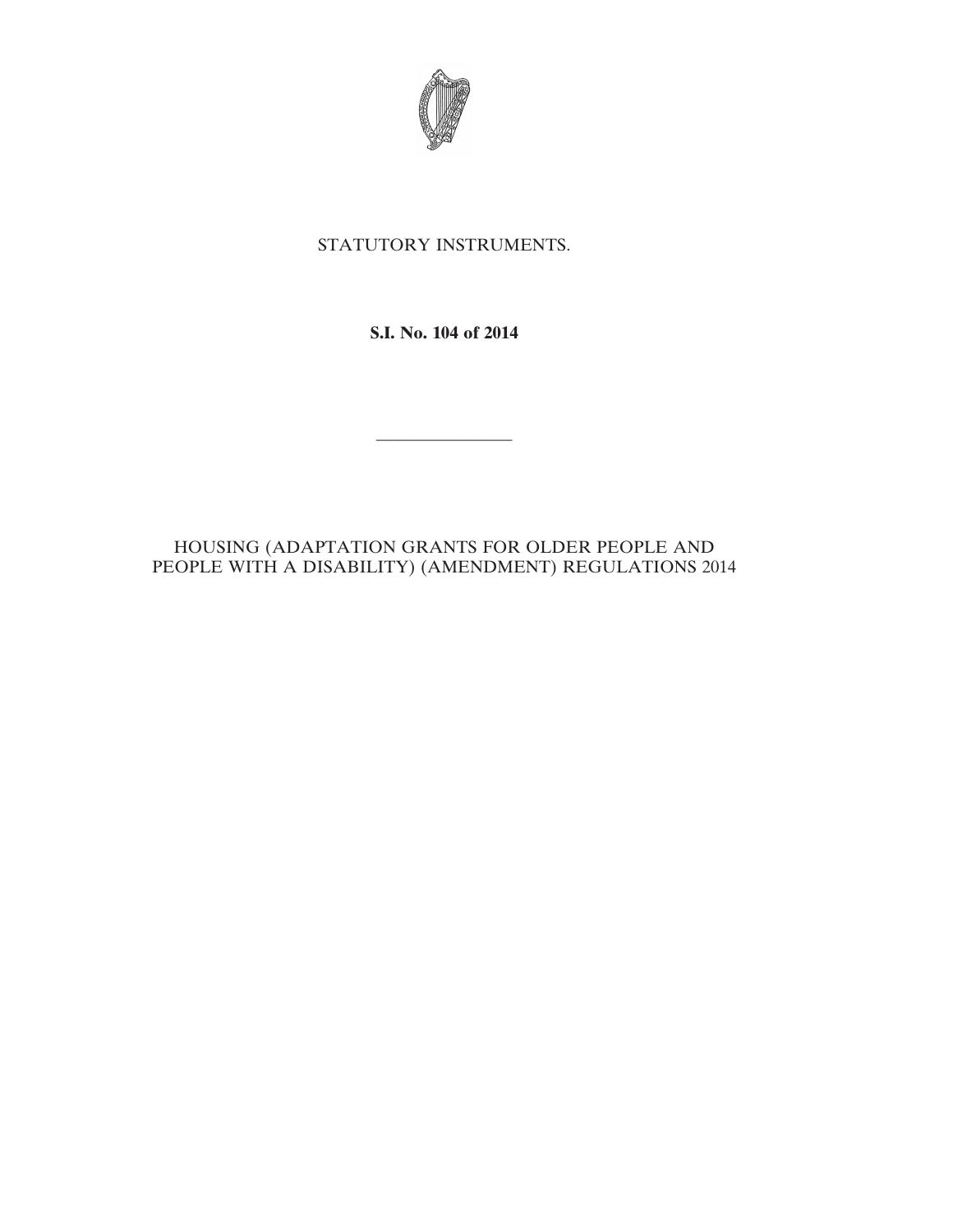### HOUSING (ADAPTATION GRANTS FOR OLDER PEOPLE AND PEOPLE WITH A DISABILITY) (AMENDMENT) REGULATIONS 2014

I, JAN O'SULLIVAN, Minister of State at the Department of the Environment, Community and Local Government, in exercise of the powers conferred on the Minister for the Environment, Community and Local Government by Section 5 of the Housing Act, 1966 (No. 21 of 1966) (as amended by section 24 of the Housing (Miscellaneous Provisions) Act 1992 (No. 18 of 1992)) (adapted by the Environment, Heritage and Local Government (Alteration of Name of Department and Title of Minister) Order 2011 (S.I. No. 193 of 2011)), which powers are delegated to me by the Environment, Community and Local Government (Delegation of Ministerial Functions) Order 2012 (S.I. No. 148 of 2012), and with the consent of the Minister for Finance hereby order as follows:

#### *Citation*

1. These Regulations may be cited as the Housing (Adaptation Grants for Older People and People with a Disability) (Amendment) Regulations, 2014.

#### *Commencement*

2. These Regulations shall come into operation on 27 February 2014.

#### *Collective Citation and Construction*

3. The Principal Regulations and these Regulations may be cited together as The Housing (Adaptation Grants for Older People and People with a Disability) Regulations from 2007 and 2014 and shall be construed together as one.

### *Interpretation*

4. In these Regulations, the 'Principle Regulation' means the Housing (Adaptation Grants for Older People and People with a Disability) Regulations, 2007 (S.I. No. 670 of 2007).

#### *Amendments to the Principal Regulations*

5. The Principal Regulations are amended as follows:

(*a*) in Article 3, by substituting the following for the definition of "household income" at (*a*) and (*b*):

"household income" means—

(*a*) the combined annual gross income in the previous tax year of both the owner of any property the subject of an application pursuant to these Regulations, together with that of his or her spouse and each member of the household in full-time occupation of the house where such a member is aged 18 years or more, or, where

*Notice of the making of this Statutory Instrument was published in "Iris Oifigiúil" of* 4*th March*, 2014.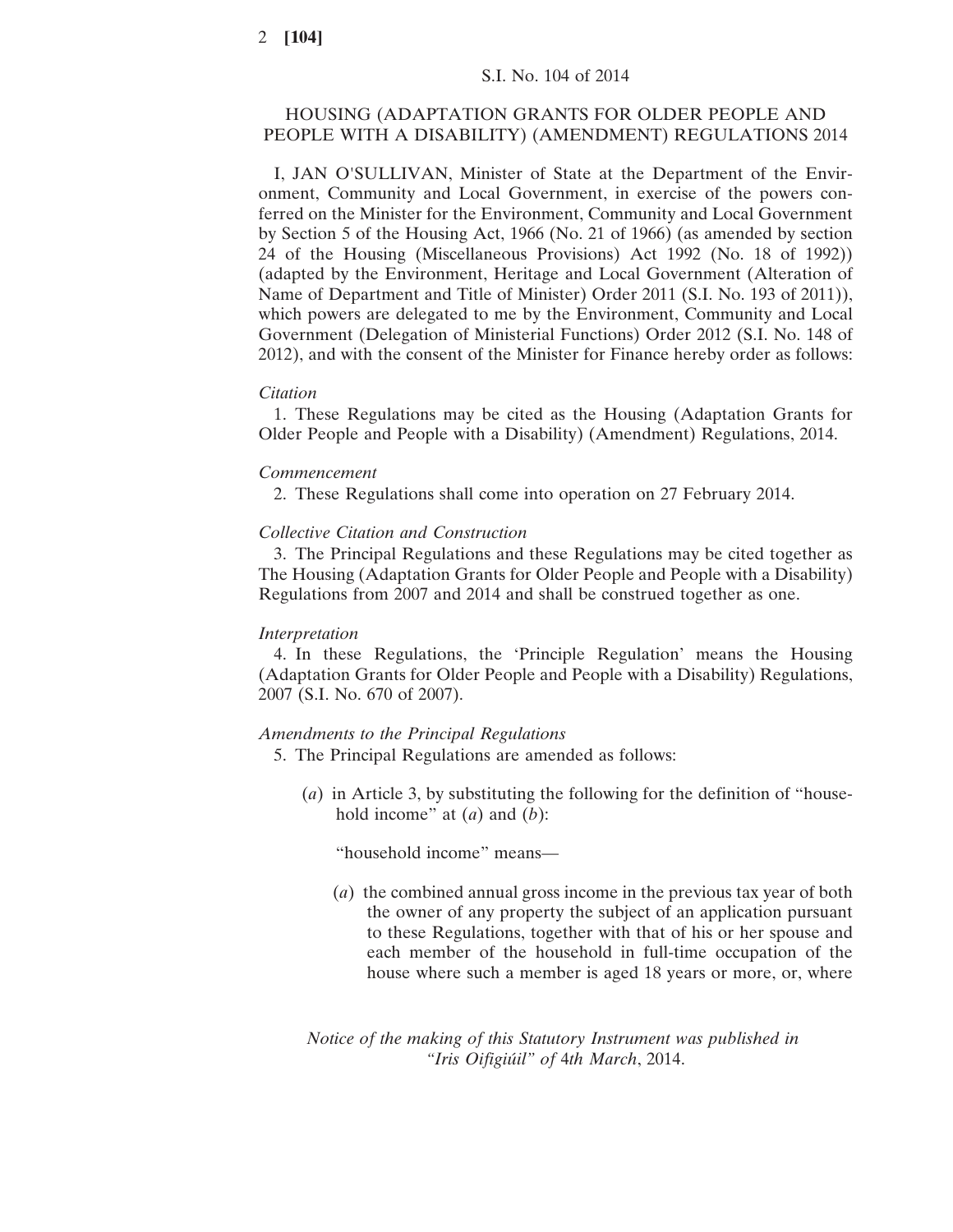he or she is engaged in full-time third level education, is aged 23 years or more, or,

- (*b*) where the property the subject of an application pursuant to these Regulations is also the subject of a tenancy agreement, the combined annual gross income in the previous tax year of both the tenant of the said property together with that of his or her spouse, and each member of the household in full-time occupation of the house where such a member is aged over 18 years or more, or where he or she is engaged in full-time third level education, is aged 23 years or more.
- (*b*) in Article 4, by substituting " 27th February 2014" for "the 1st day of November 2007";
- (*c*) in Article 5, by substituting the following table for the table in paragraph (3):

| <b>Reference</b><br><b>Number</b> | $\mathfrak{D}$<br>Annual<br><b>Household</b><br>Income | 3<br>Percentage of<br><b>Cost of Works</b><br><b>Available</b> | <b>Maximum Grant</b><br>for houses<br>erected for more<br>than 12 months | 5<br><b>Maximum Grant</b><br>for houses<br>erected for less<br>than 12 months |
|-----------------------------------|--------------------------------------------------------|----------------------------------------------------------------|--------------------------------------------------------------------------|-------------------------------------------------------------------------------|
|                                   | Up to €30,000                                          | 95%                                                            | €30,000                                                                  | €14,500                                                                       |
| $\mathcal{L}$                     | $€30,001 - €35,000$                                    | 85%                                                            | €25,000                                                                  | €12,325                                                                       |
| 3                                 | €35,001 – €40,000                                      | 75%                                                            | €22,500                                                                  | €10,875                                                                       |
| $\overline{4}$                    | $€40,001 - €50,000$                                    | 50%                                                            | €15,000                                                                  | €7,250                                                                        |
| 5                                 | $€50,001 - €60,000$                                    | 30%                                                            | $\epsilon$ 9.000                                                         | €4.350                                                                        |
| 6                                 | In excess of<br>€ $60,000$                             | No grant is<br>payable                                         | No grant is<br>payable                                                   | No grant is<br>payable                                                        |

(*d*) in Article 6,

(i) by substituting the following table for the table in paragraph (3):

| <b>Reference Number</b> | <b>Annual Household</b><br>Income | Percentage of Cost of<br><b>Works Available</b> | <b>Maximum Grant</b><br><b>Available</b> |
|-------------------------|-----------------------------------|-------------------------------------------------|------------------------------------------|
|                         | Up to €30,000                     | 95%                                             | €8,000                                   |
|                         | $€30,001 - €35,000$               | 85%                                             | €6,800                                   |
| 3                       | $€35,001 - €40,000$               | 75%                                             | € $6,000$                                |
| 4                       | $€40,001 - €50,000$               | 50%                                             | €4,000                                   |
| 5                       | $€50,001 - €60,000$               | 30%                                             | €2,400                                   |
| 6                       | In excess of $\epsilon$ 60,000    | No grant is payable                             | No grant is payable.                     |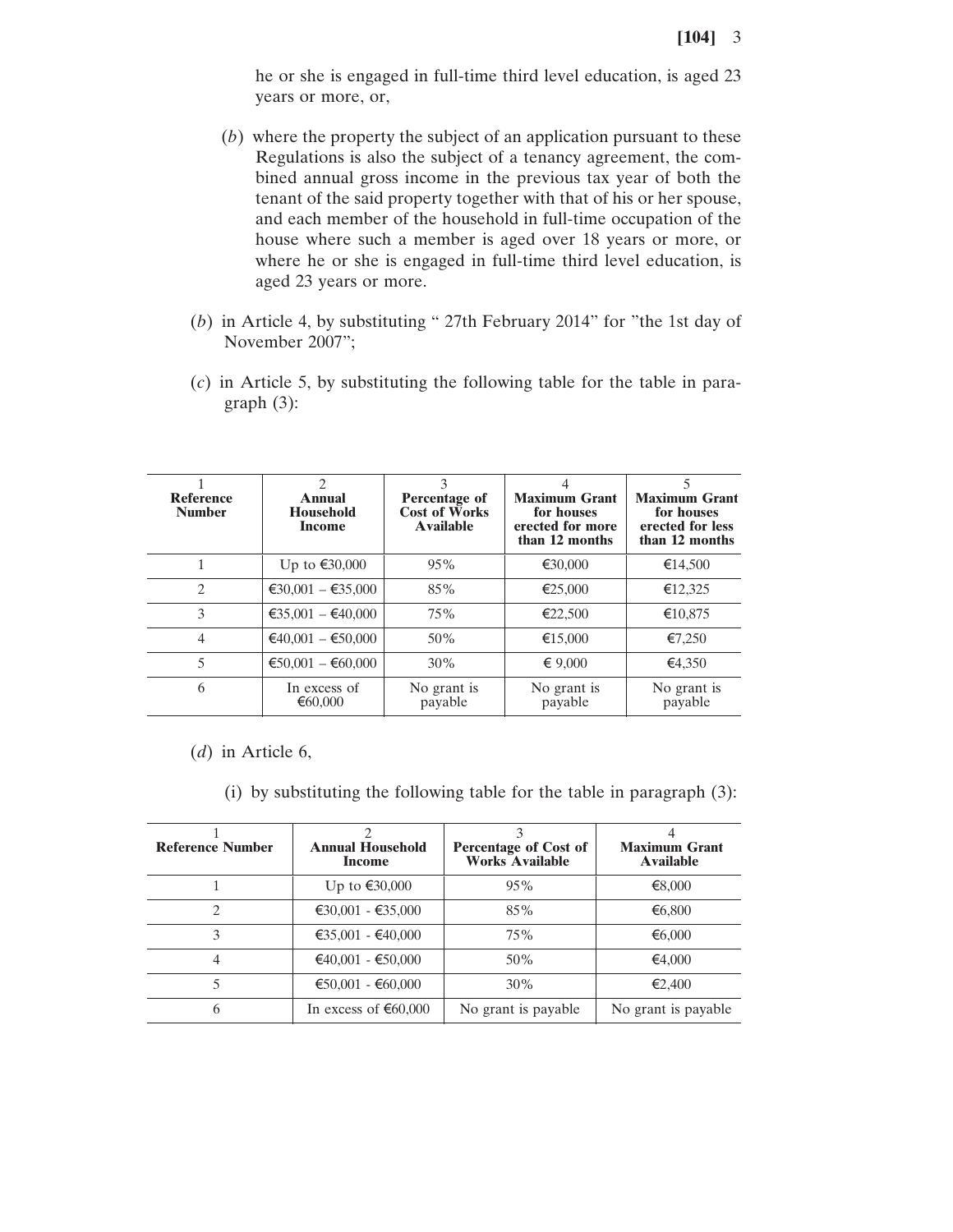4 **[104]**

(ii) by substituting "€6,400" for "€8,400" in paragraph (9).

The Minister for Finance consents to the foregoing Regulations.



MICHAEL NOONAN, Minister for Finance.

GIVEN under my hand, 27 February 2014.

> JAN O'SULLIVAN, Minister of State at the Department of the Environment, Community and Local Government.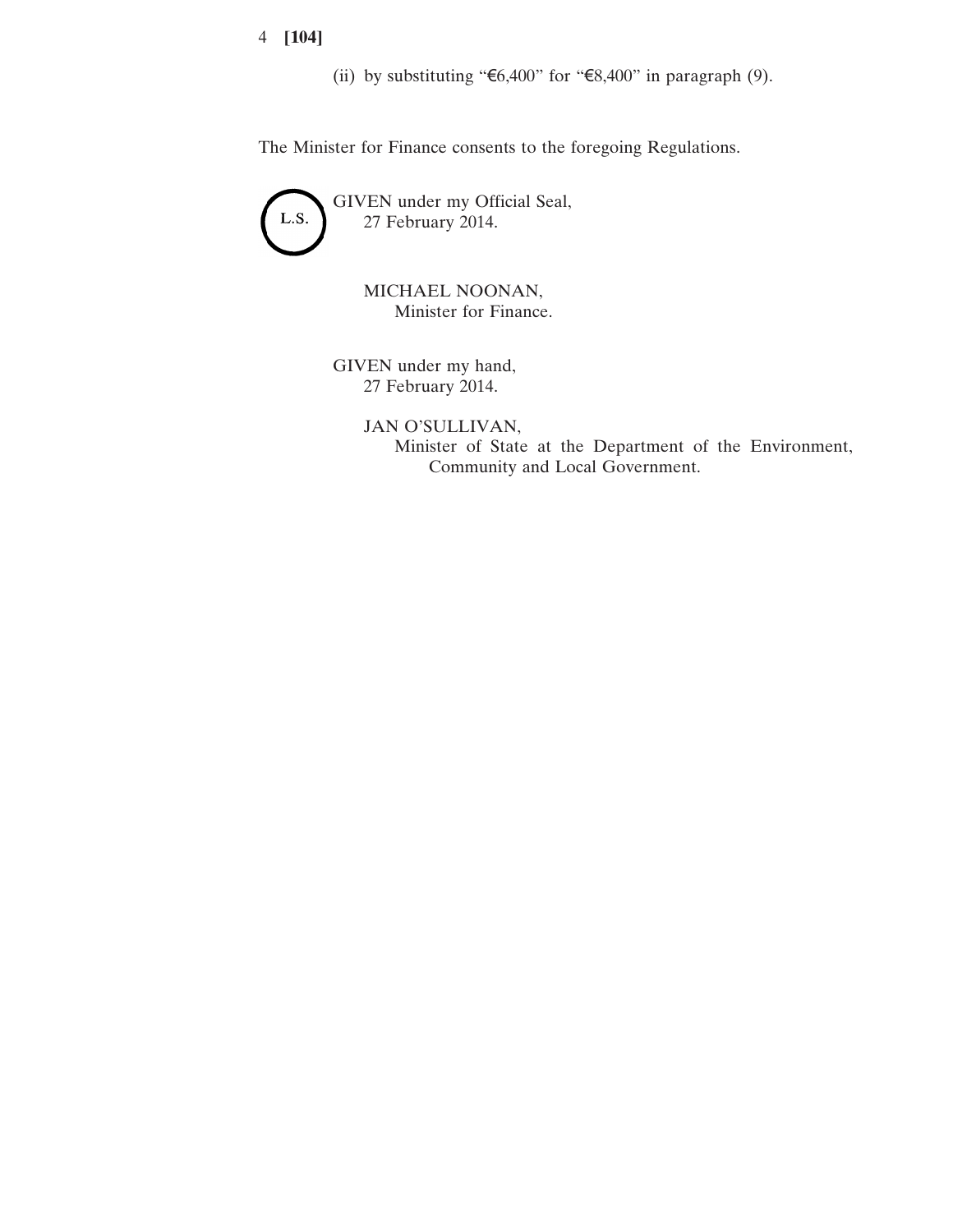## EXPLANATORY NOTE

*(This note is not part of the Instrument and does not purport to be a legal interpretation).*

These Regulations amend the Housing (Adaptation Grants for Older People and People with a Disability) Regulations 2007 to—

- Include the income of all adult household members in the assessment of means for grant purposes.
- Reduce the number of income bands from 9 to 6 for the Housing Adaptation Grants for Older People and People with a Disability and adjust the reckonable percentage of costs accordingly.
- Reduce from €65,000 to €60,000 the amount of income over which no grant is payable in respect of the Housing Adaptation Grants for Older People and People with a Disability.
- Decrease the maximum amount of grant payable by local auth-orities under the Housing Aid for Older People Scheme from €10,500 to €8,000.